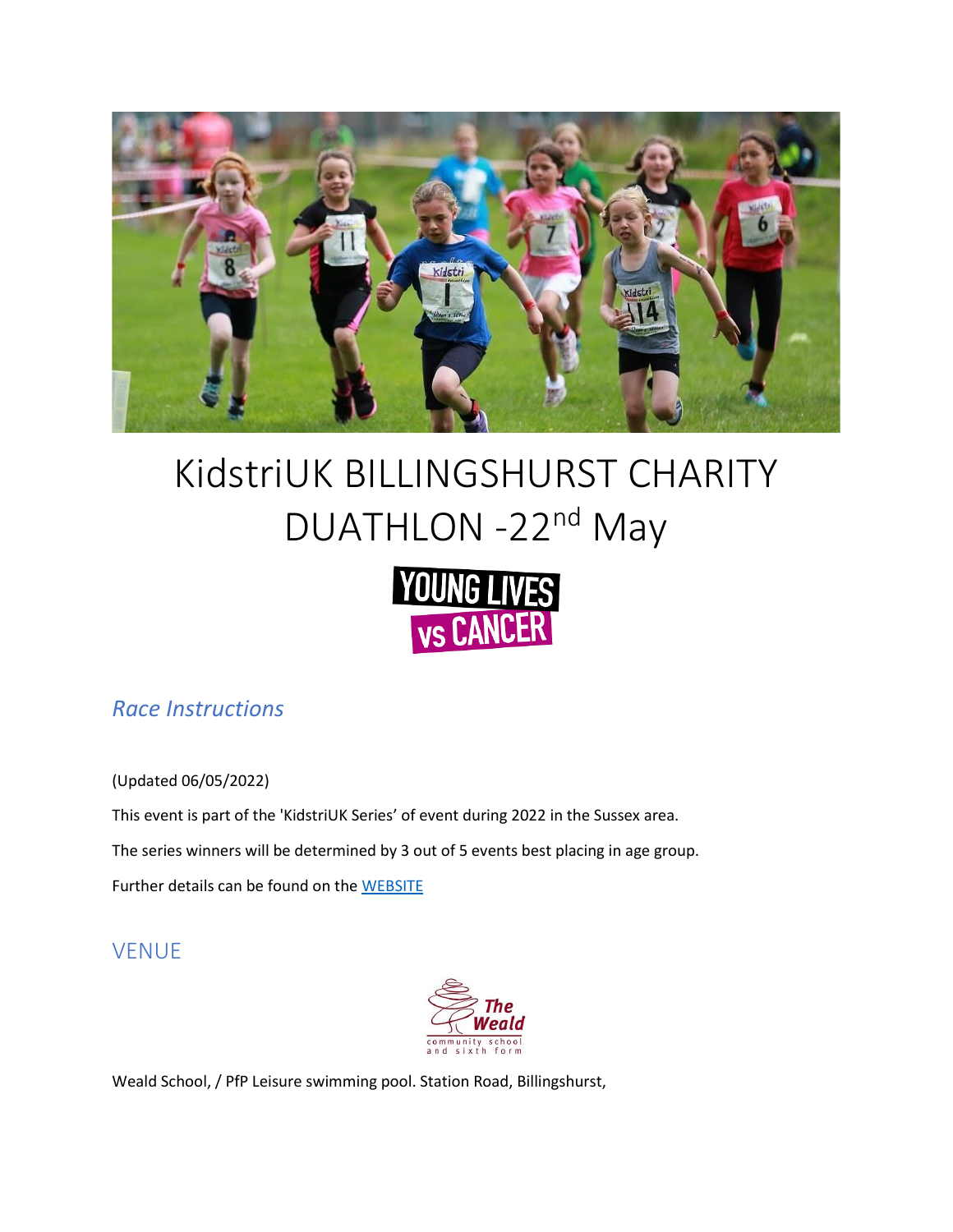West Sussex, RH14 9RY

*EVENT TIMETABLE* (dependant on number of entries)

ALL Competitors register before racing.

#### **09.00 Registration opens**

**09.00** Transition opens - Cycle and run courses open for walking the course.

**10.00** Race briefing for all additional to Video Race Briefing online (7 days before)

#### **10.00 Course closes for walking around.**

**10.15 Race Start** for Youth

#### BEFORE RACE



Prior to the race an email will contain the competitors 'Registration Ticket' please download to your mobile device or print off your and bring with you. (Instructions on the website). Please note all competitors in the same family will be on the one ticket.

This will speed up your passage through registration.

The British Triathlon Day Licence receipt is on the [race info page](https://kidstri.co.uk/raceinfo.php) of the website. Your Day Licence has been included in the cost of the entry. If you are interested in joining British Triathlon, then use this receipt to get a discounted rate.

Please ensure the cycle has working brakes, has air in the tyres and is safe to ride.

#### **ARRIVAL**



Parking is in the leisure centre car park, head down alongside the swimming pool & follow the event signs.

Locate registration with your competitor and the 'Registration Ticket'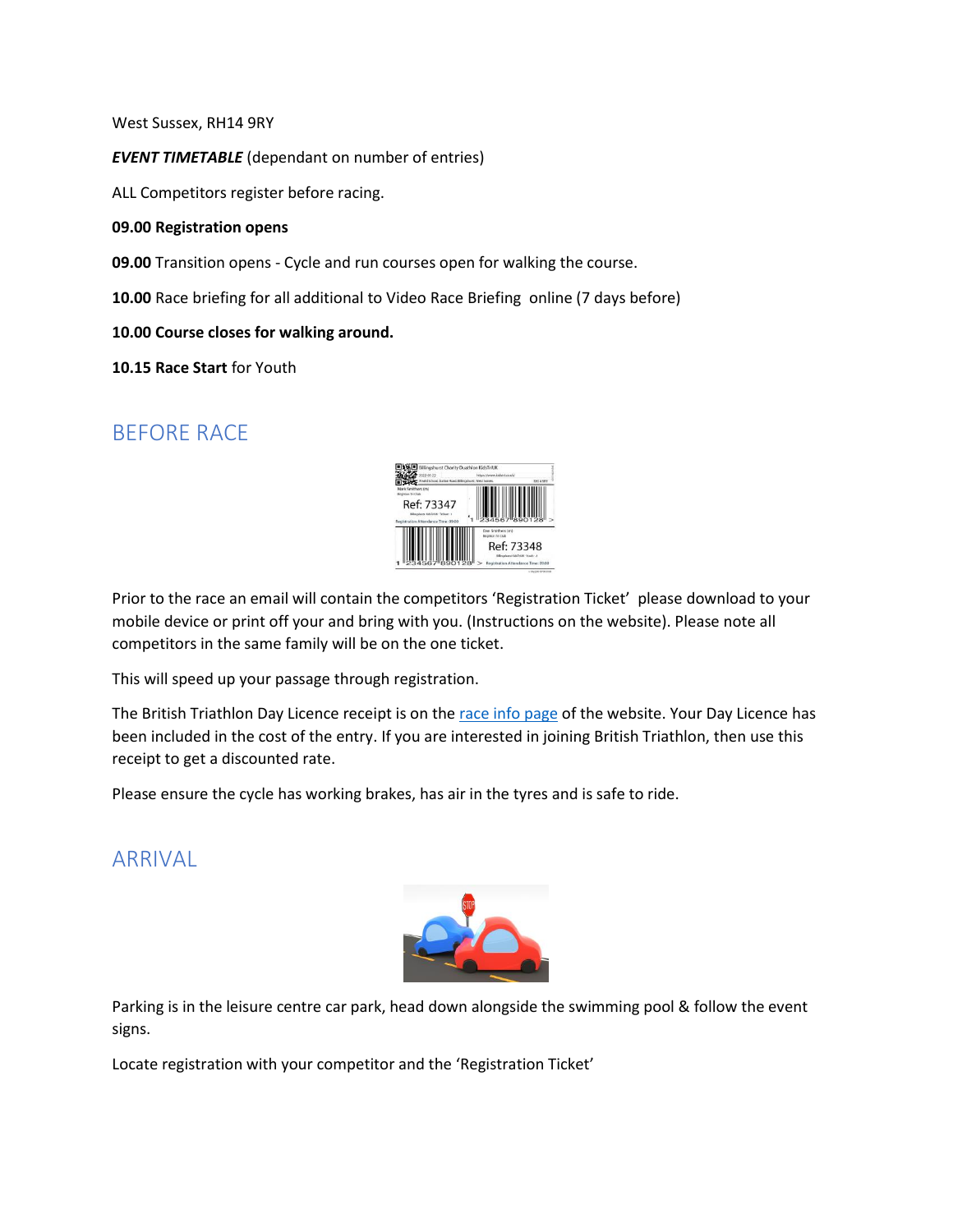#### REGISTRATION



This will be next to the finish area.

We will scan the Registration Ticket and give each competitor a YELLOW RACE BAG(returnable) which will contain

- Race information sheet Please read
- Race labels for cycle and Helmet
- One race number to be worn on the FRONT of the running/cycling top or on your Tri race belt.
- Coloured bib numbered wrist band to wear during the event.
- PHOTOS labels to be worn by adults taking picture/video
- Race timing 'CHIP' attach to the LEFT ankle Please ensure it's safety & return.

# WHAT TO DO NEXT



- Open you RACE PACK and the read instructions
- Attach all labels to cycle and helmet
- Parents to wear PHOTOS labels if taking pics/video
- Competitor to get 'Body marked' with the race number on arm and carf. rostrum area.
- Proceed to NON-RACING ENTRANCE of transition, competitor to wear secured Cycle helmet & demonstrate working brakes on cycle. Please only one adult per child.
- Place cycle and helmet into transition on your numbered slot (and cycle clip shoes if using) Nothing else and please no marking position.
- ON ENTERING TRANSITION PLEASE PLACE THE YELLOW REGISTRATION BAG IN THE MARKED CONTAINER for reuse.
- Then walk the cycle and run course.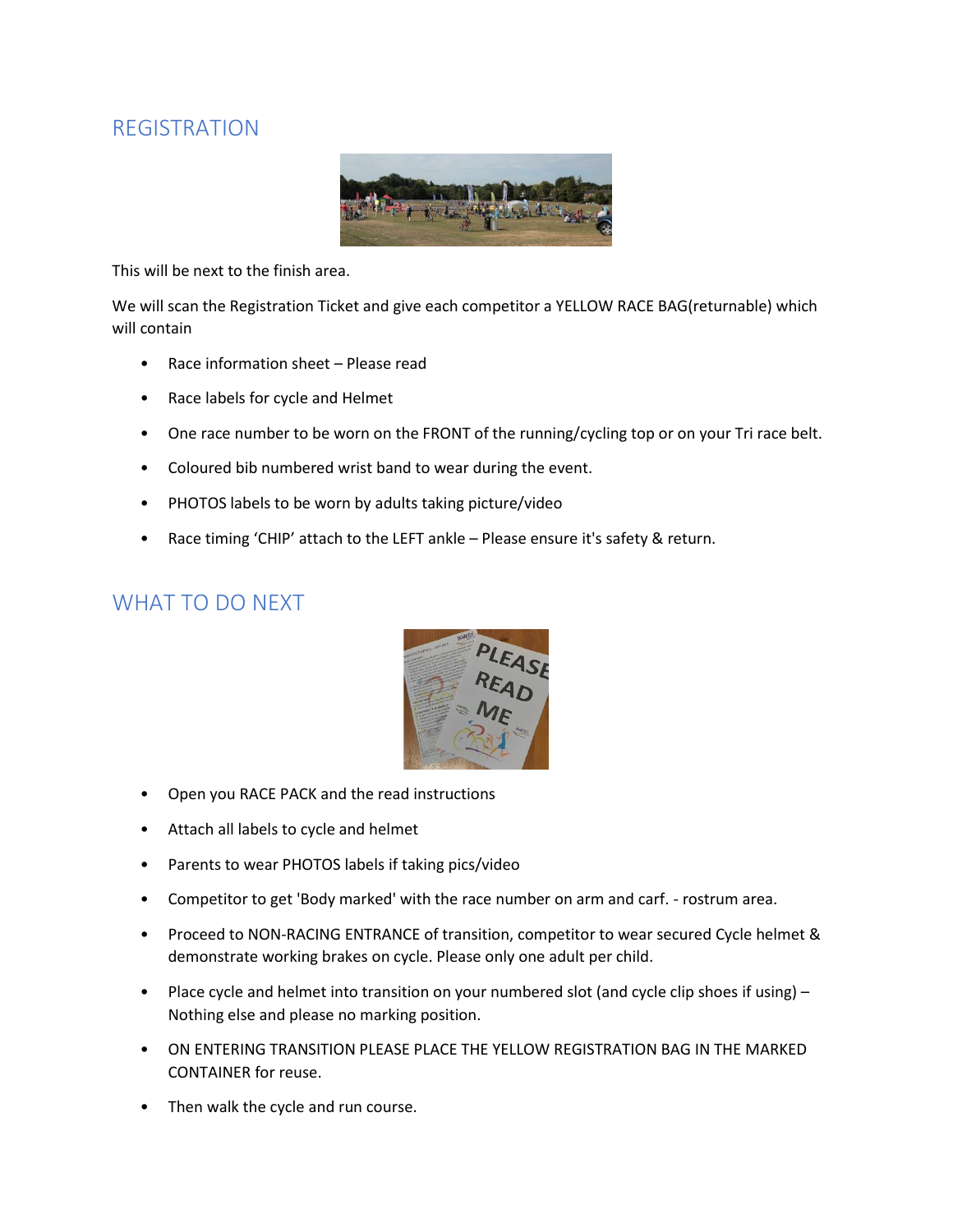# CHANGING



- We would ask that all Youth/TS3/TS2 competitors are changed and ready before the briefing.
- Be advised that the changing facilities in the leisure centre are not exclusive use, public sessions are in effect.

#### RACE BRIEFING- Online & on the day



- Video link to 'race briefing' will be emailed out prior to the race
- Cycle / Run course and Transition will be closed at 10.00hrs
- ONE Race information update prior to the start at 10hrs



# THE RACE



- Competitors called by bib number asked to attend assembly area in small groups, please listen to the public address.
- Parents are asked not to enter this area.

Order of starting : Youth 15-16yrs – ORANGE, Tristar 3 13-14yrs – WHITE, Tristar 2 11-12yrs- GREEN, Novice 2 11-14yrs – YELLOW, Tristar 1 9-10yrs – BLUE, Tristart (8yrs)- PURPLE, Novice 1 8-10yrs – RED.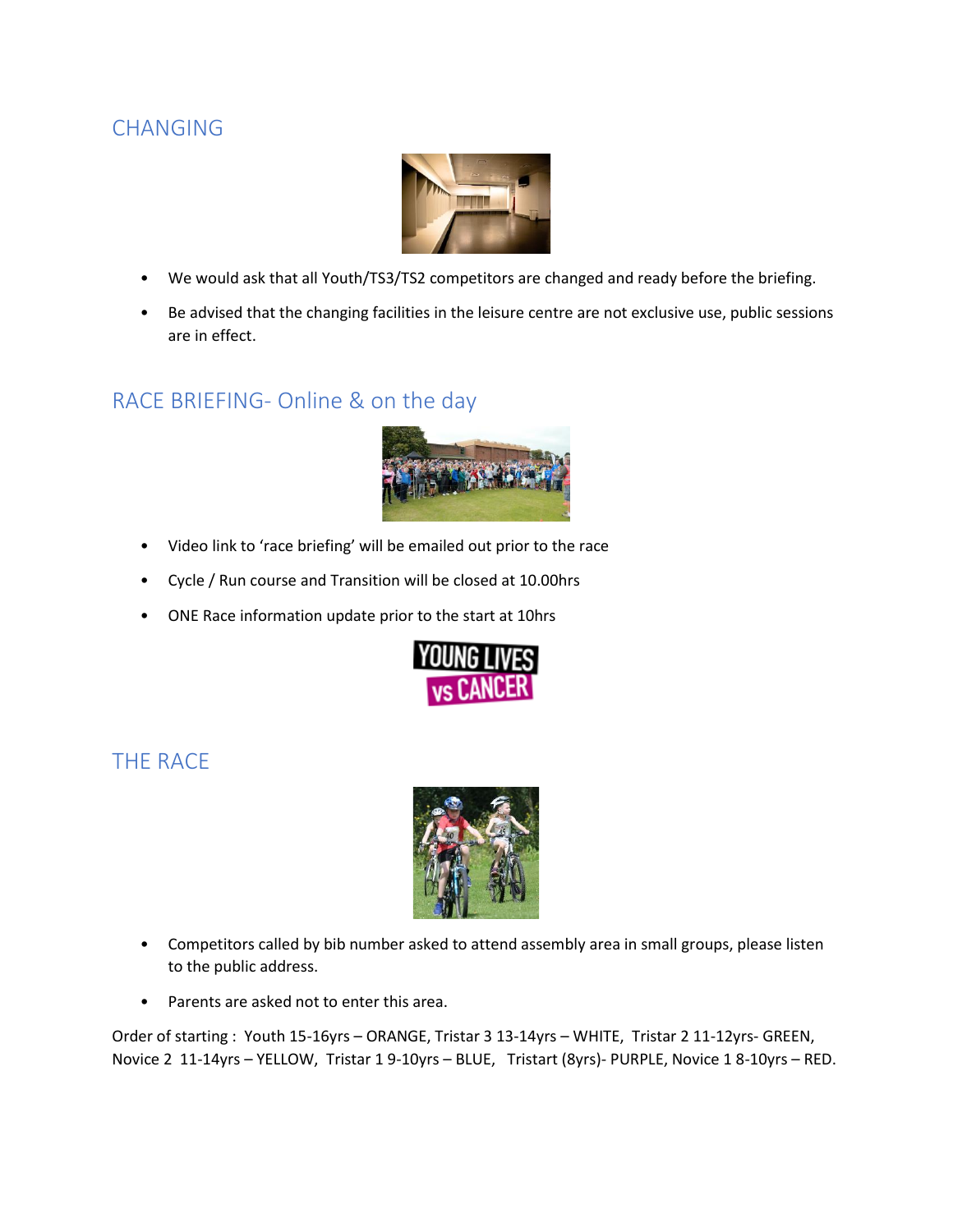| Age<br>Groups | Novice 1<br>8-10yrs              |        | Novice 2<br>$11-14$ yrs |                                                                 | Tristart<br>8yrs only |        | Tristar 1<br>$9-10$ vrs |          | Tristar 2<br>$11 - 12$ yrs |          | Tristar 3<br>13-14yrs |               | Youth<br>15-16yrs |          | Kidstri                  |
|---------------|----------------------------------|--------|-------------------------|-----------------------------------------------------------------|-----------------------|--------|-------------------------|----------|----------------------------|----------|-----------------------|---------------|-------------------|----------|--------------------------|
| 7)            |                                  |        |                         |                                                                 |                       |        |                         |          |                            |          |                       |               |                   |          |                          |
|               | KidstriUK Categories (no prizes) |        |                         | British Triathlon age categories (prize for first 3 male/female |                       |        |                         |          |                            |          |                       | kidstri.co.uk |                   |          |                          |
|               | laps                             | Dist.  | laps                    | Dist.                                                           | laps                  | Dist.  | laps:                   | Dist.    | laps                       | Dist.    | laps                  | Dist.         | laps              | Dist.    |                          |
|               |                                  | (400m) | 3 <sub>0</sub>          | (1.2km)                                                         | 1                     | (400m) |                         | 3(1.2km) |                            | 4(1.6km) | 5                     | (2km)         | 6                 | (2.4km)  | $\lambda$                |
| 深             | 1                                | (660m) | 3                       | (2km)                                                           | 1                     | (660m) | 3                       | (2km)    | 6                          | (4km)    | 9                     | (6km)         | 9                 | (6km)    | 罕                        |
| $\lambda$     | 1                                | (200m) |                         | (400m)                                                          | 1                     | (200m) | 1                       | (400m)   | 1                          | (400m)   | $\overline{2}$        | (800m)        |                   | 3(1.6km) |                          |
| band col      | Rent                             |        | Yellow                  |                                                                 | <b>Purple</b>         |        | <b>Blue</b>             |          | Green                      |          | White                 |               | Orange            |          | Open to all<br>abilities |

# 1st RUN SECTION





- Competitors started in small groups on 1st run.
- Runners to always keep to the left, out to the 'turnaround point' around the yellow banner and return on same route keeping left.
- Complete the correct number of laps, parents can assist in counting.
- Bib number to be showing on the FRONT in all cases.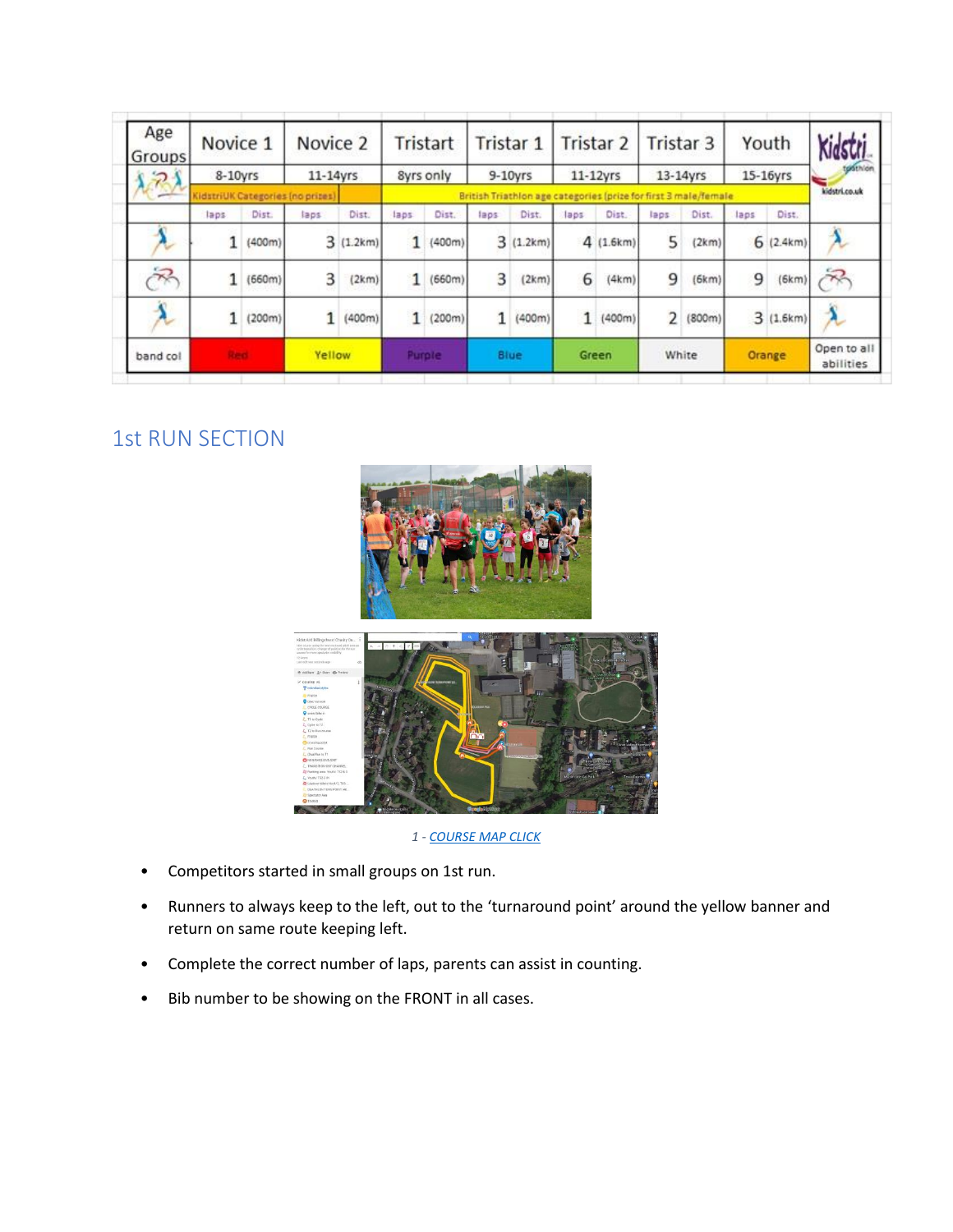# TRANSITION (T1)



- On completion of 1st run take the marked exit from the run course alongside transition.
- Enter transition, locate cycle, put on and clip up Cycle helmet before picking up the cycle
- Push cycle out to mount point.
- Water station on the course- please dispose of used cups in the BINS PROVIDED, Please do not just throw them to the ground.



# CYCLE SECTION



- This a lapping anti-clockwise course on the grass, each lap is 665m in distance.
- Mount in the marked box.
- **• Cycle the correct number of laps (competitors must count their own -with parent help)**
- Overtaking on the OUTSIDE only.

# TRANSITION 2 (T2)

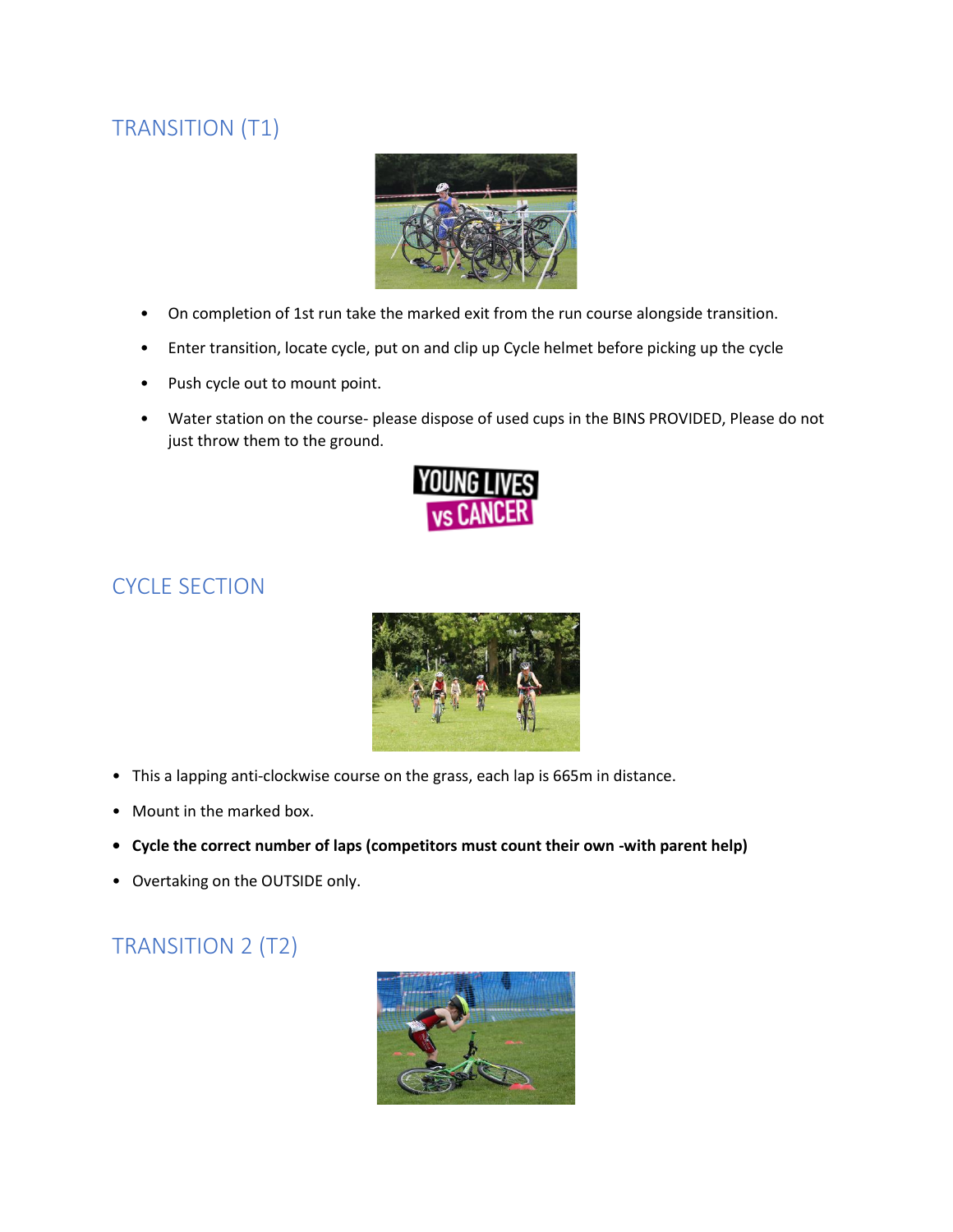- Dismount in the marked box.
- Push cycle to your original space in transition.

• Lay down/ rack cycle and remove cycle helmet. ENSURE YOU PARK THE CYCLE IN YOUR NUMBERED SPACE.

• Exit on to the run through 'Run Out'

# 2ND RUN SECTION



- Each lap is 400m- that is an 'Out and Back'=  $400m = 1$  lap
- Novice 1 / TriStart complete a short lap for the 2nd run- A member of the team will be at the turn around position at 100m
- **Count and complete the correct number of laps.**
- On completion of correct number of laps take route to the finish line.
- (and don't forget about the used cups in the bins).

#### FINISH



• The finish awaits the competitor and a drink, fruit and the roar of the crowd.

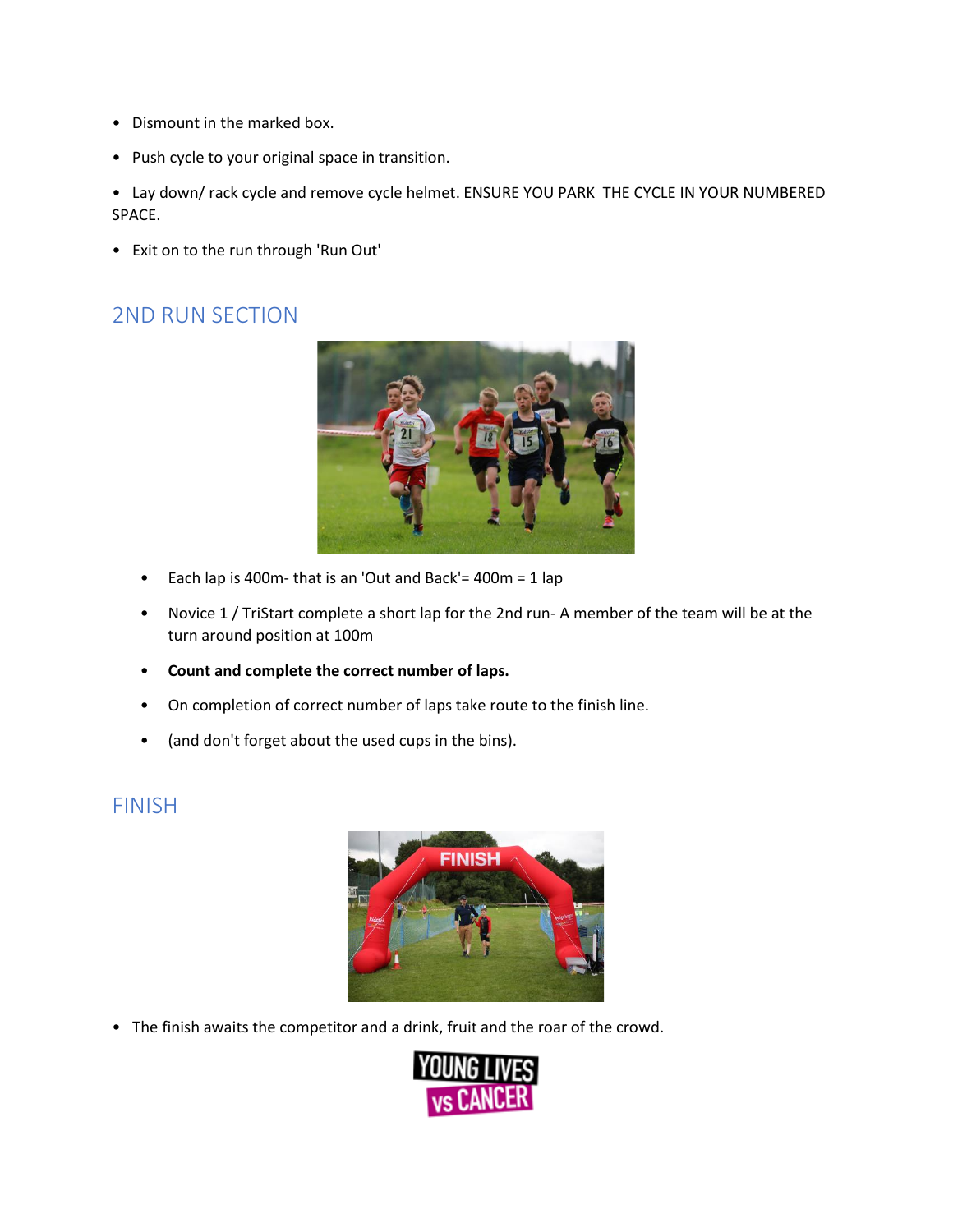- Collect your medal from the table
- Before leaving place the timing 'CHIP' in the marked container.

# TIMING/ Checking



- Timing CHIP is attached to the LEFT ankle facing outwards, do not remove or damage.
	- Timing taken at: Start, entering Transition (x2), Exiting Transition (x2), Finis.
	- Manual time taken at start of 1st run remaining times and laps completed are captured by TAG receivers.

# WELFARE, SAFEGUARDING, TOILETS & CHANGING,



- The event Welfare Officer (Jacqui) is based at registration and wearing the red hi-vis. If you have any issues, please speak to her or the Race Director (Paul) in the first instance. Contact her on 07999 667684 (during event only)
- Children changing please come changed & ready.
- Parents taking pictures/video please wear the 'PHOTOS' numbered label.
- If you do not want any individual pictures of your child used for promotional purposes then please collect a GOLD coloured wrist band (NO PICS), from registration, to be worn by the competitor.
- Toilets will be outside next to the tennis courts (follow signage).
- The event is run in-line and within the Safeguarding guidelines/ policy set by British Triathlon.
- All spectators must stay in the taped area and not enter any part of the course.
- This is the young triathlete's event and supported by you with verbal encouragement they will get around the marked course and feel that they have achieved competing against the clock and earned their medal.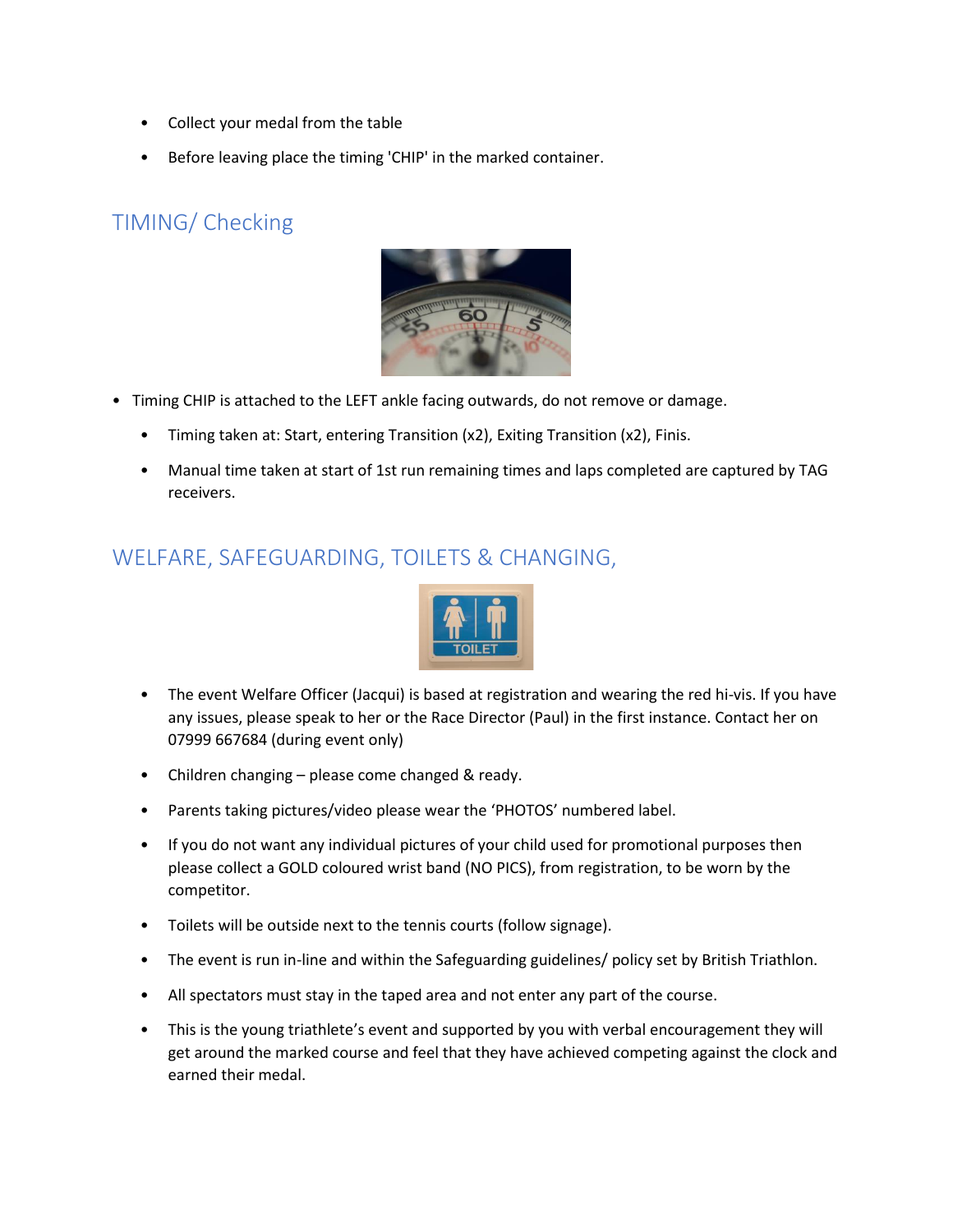- If a child goes missing, please report to the Welfare Officer (in person or by Mob) ASAP.
- We ask all careers to celebrate all competitors' achievements in the event and not to be to over enthusiastic in supporting your own young person.
- Other information on Safeguarding is on the event poster at registration and nearby.

# CHARITY RAFFLE & LIMITED EDITION T-SHIRT



- The popular charity raffle for a new children's road cycle and other goodies
- Raffle tickets on sale on the day £5 per strip of 5 or £2 per ticket.
- Raffle drawn at the end of prize giving (approx. 11.45hrs).
- LIMITED EDITION T-SHIRT on sale at registration £10 each, proceeds to the charity. 4 different sizes only 100 available.



*2 - #letsTRIagain2022*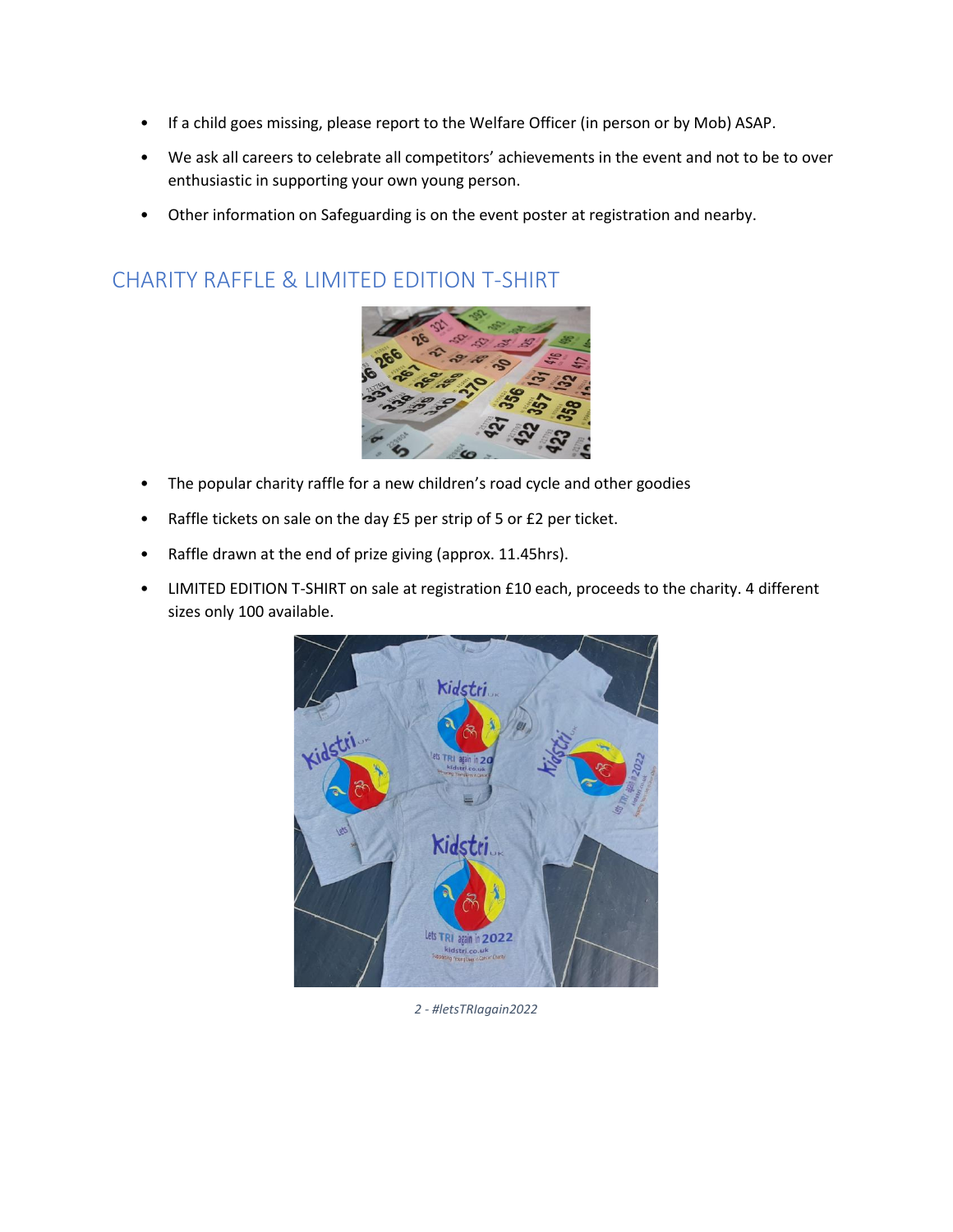#### FREE FUN SWIM (after the racing)



There will be two sessions of 45mins from 1200 to 1245 and 1245-1330

These willl be bookable in advance 14 days before the event, link will be sent via email.

Maximum of 50 persons per session on a first come-first serverd basis via booking.

Check the spaces available [HERE](https://kidstri.co.uk/Billfunswim.php)

#### R**ESULTS**

|           | 14 877 14             | <b>STAR</b> | <b>TEST Minesoul McCond</b> | P. LS. TE       | <b>Saft</b>       |  |
|-----------|-----------------------|-------------|-----------------------------|-----------------|-------------------|--|
| м         | 0.7411                | 5.38        | 471 Toron Kleyh             | <b>MEEN-29</b>  | $1 - 1$           |  |
| ٠         | 11 82929              | N22         | 434 Smitney, Studenberg     | <b>FBU14</b>    | 2483              |  |
| ×         | 62833                 | 522         | 419 Deeper Molton           | <b>ME20.26</b>  | 1107              |  |
| m         | 0.29.44               | 5.94        | 456 Bob Robert              | <b>MAR 46</b>   | 145               |  |
| $\infty$  | 8.78.16               | 5.57        | <b>Ata Denis McNalle</b>    | <b>MAD.00</b>   | 3462              |  |
|           | 18 0:30 DE            | \$37        | 800 Line Marsons            | \$56.59         | $S$ ext $S$       |  |
| я         | 6:58:13               | 5.50        | 641 Claudinder Natur        | <b>M 10.19</b>  | Kork <sup>k</sup> |  |
|           | <b>19 6 50 20 C</b>   | 3.36        | ant Kathen like             | F10.59          | $2$ of 6          |  |
| ×         | 610-32                | 5.57        | (d) Widty Barro             | <b>16 SE 18</b> | $1 + 11$          |  |
| ×         | 4146.51               | $-2.08$     | 453 Chry Stederates         | 54'00.36        | 5.483             |  |
| ×         | 0.33.97               | 5.98        | 661 General Statement       | ME 788-791      | $1 + 1$           |  |
|           | <b>TO A SERE</b>      | $^{20}$     | 510 Canami Girset           | E59-76          | 3.066             |  |
|           | $-9113.27$<br>Ħ       | <b>Kall</b> | 426 Norde, Leonardo         | 27.45.49        | $1 - 40$          |  |
|           | <b>XX 0.12 18</b>     | $2 - 4$     | <b>441 Annuals Nans</b>     | $x = 1.14$      | 1164              |  |
| ۰         | <b>B 95.45</b>        | 1.46        | 459 Wrong Stachur           | $M$ 20-20       | <b>Kid T</b>      |  |
|           | 24 William            | 6.87        | <b>Add Kinstean Poster</b>  | 2.10.76         | $x \neq 0$        |  |
|           | 34 833 56             | 5.48        | are would divers            | 1.11.1          | 5.000             |  |
| <b>DR</b> | # 57.18               | \$50        | All More Mayer              | $5648 - 48$     | $3$ ed $3$        |  |
|           | 22 0 15 34            | 1.77        | <b>STI Kela Tiennes</b>     | 215.24          | <b>WART</b>       |  |
|           | 26 8115 10            | 4.93        | 990 Genta Chave             | at this link.   | <b>Kyd'rk</b>     |  |
|           | 21.03422              | 16.04       | 107 Eath Catamin            | T 76.59         | Sud 6             |  |
| z.        | <b>WEEKS</b>          | W.M.        | 115 Inel Cordans            | <b>MOLE4</b>    | <b>Tief</b> 2     |  |
|           | 18 (8.3.2.83)         | <b>KIN</b>  | III Assaule Convertible     | \$120,78        | Avid #            |  |
| m         | <b>R. S. Jr. Jack</b> | 4 14        | 440 Mulheri Timaka          | MONTH.          | Fuel 1            |  |
|           | 36 81 Av. 53          | $\times10$  | <b>NO liefs Driver</b>      | <b>ETHON</b>    | <b>ALLE ALL</b>   |  |
|           | <b>WEENT</b><br>×     | 9.25        | 210 Saart St Loan Drinks    | Millerine       | 4984              |  |
|           | 0.14.38<br>н          | 16.24       | <b>472 India Franc</b>      | <b>EX536</b>    | <b>TIGHT</b>      |  |
|           | 91418<br>н            | 4.74        | 530 Carden Prek-            | 8.98.48         | died in           |  |

- The correct number of cycle and run laps must be completed, failing to do so will mean the competitor will not receive a placing in the results. Their times will be placed at the bottom.
- Winners of the Tristart, Tristar & Youth categories 1st, 2nd, 3rd, (m/f) will be presented with winner's trophies.
- INTERIM RESULTS will be posted on the website<http://www.kidstri.co.uk/results.php>hopefully by 7pm
- Any comments regarding the results please email [info@kidstri.co.uk](mailto:info@kidstri.co.uk)
- Results will be declared final on FRIDAY at 7pm.

#### FIRST AID

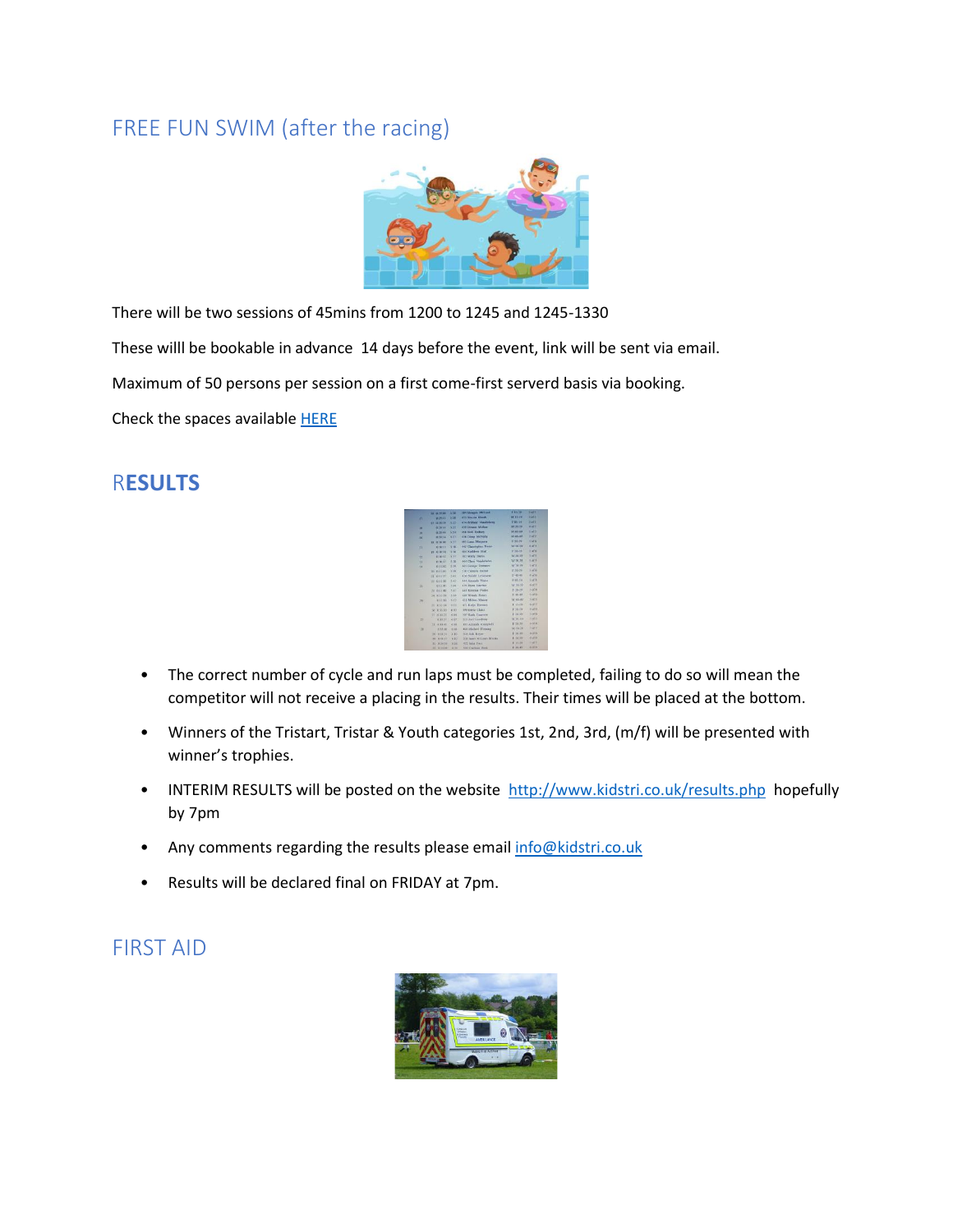• Supplied by WANT Medical Services and will be positioned in the field next to the cycle transition area.

### PUBLIC ADDRESS



• Music and commentary through the event will start at 9.30am, please listen out for announcements that may affect the race, we will try and give you a name check around the course.

# EVENT PHOTOGRAPHY (ground and air)



• The race Organiser or a member of the Team will be taking video/still pictures during the event.

These images will be used in the following ways:

- The organisation's printed publicity
- The organisation's online publicity (including Facebook and Twitter)
- Shared with group members for personal use only
- Drone photography will also form a part of this but only flying under the following conditions:

i) Weather conditions permit flight ii) A qualified operator and flight Team is available. iii) That there is no objection from any parents/guardians/ carers that cannot be dealt with through the risk assessment process.

• All flying will not be over persons, landing & take offs will be in a marked area that must be always kept clear.

• All flying is carried out within the guidelines of the CAA.

#### COLLECTING EQUIPMENT AFTER RACE

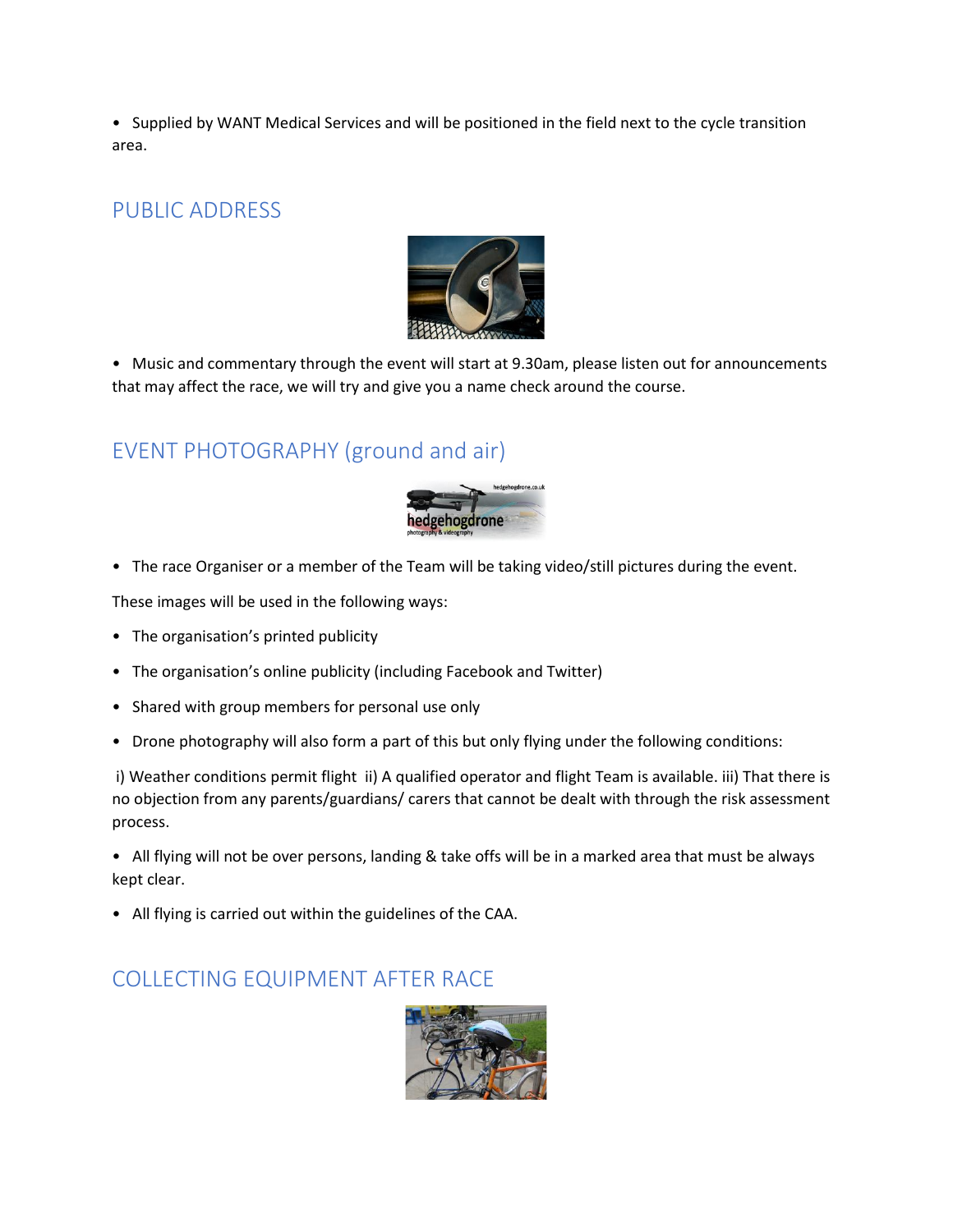- Some of you may wish to leave before the completion of the event.
- Competitor my collect cycle and helmet via the non-racing entrance, under marshal control.
- Whilst the race is on ONLY competitors are allowed in the cycle transition area.

• If you have not already returned the numbered YELLOW registration BAG, please leave it in the container in transition for reuse at future events.

# VOLUNTEERS



The event is run with the help of volunteers to help direct children around the course. Parents helping will be able to claim a free children's race event for later in the year. If you can assist please email [info@kidstri.uk](mailto:info@kidstri.uk) or go t[o HERE](https://kidstri.co.uk/help.php)

QUESTIONS? Please email [info@kidstri.uk](mailto:info@kidstri.uk) or check out the novice information on the link below

<http://www.kidstri.co.uk/kidstri/noviceinfo.php>

What does 'Young Lives vs Cancer' do?

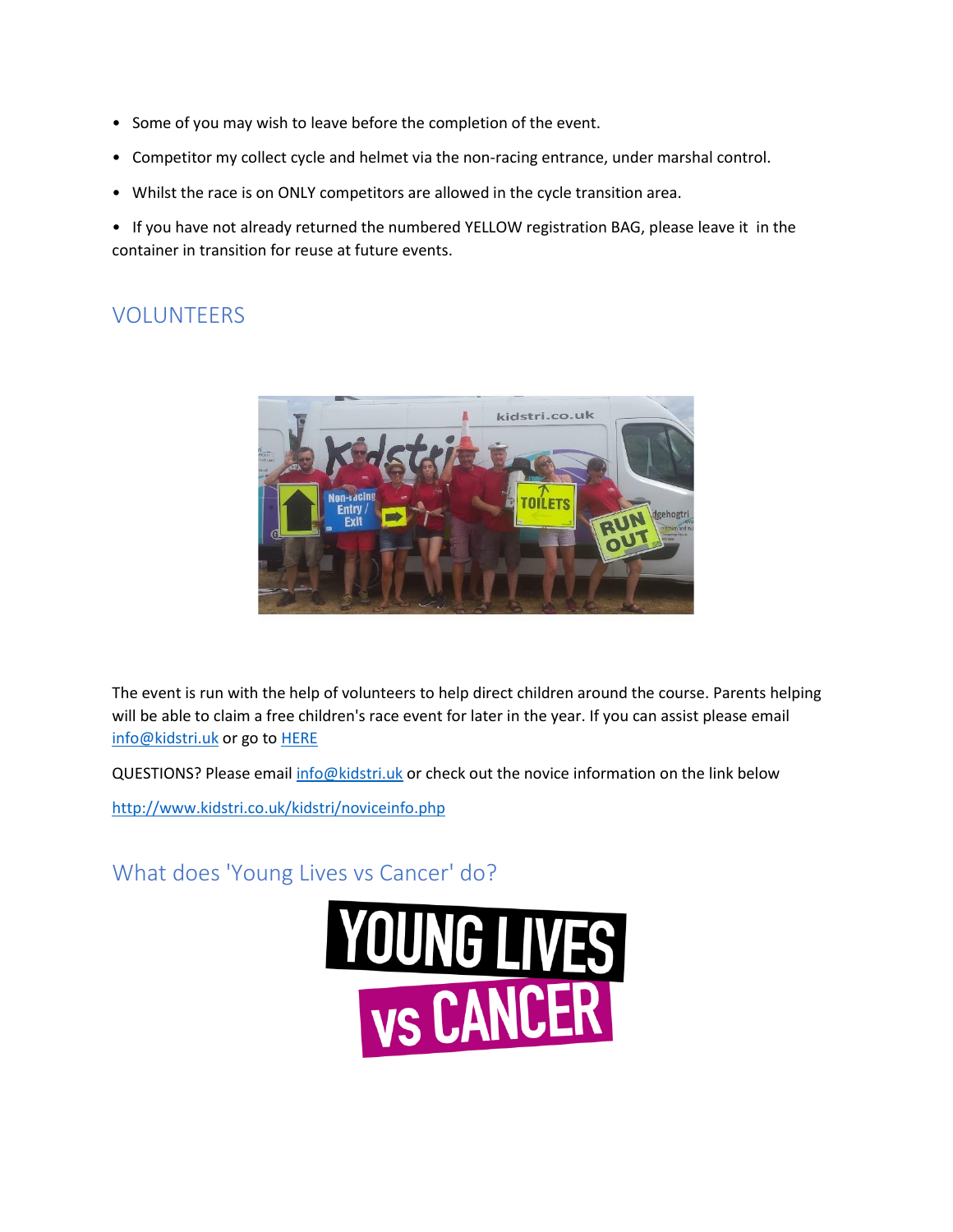

Today, 12 more children and young people will hear the devastating news that they have cancer. Treatment is often gruelling, can start immediately and be given many miles from home. Young Lives vs Cancer is the UK's leading cancer charity for children, young people, and their families. Our care teams have been providing specialist support across the UK for years. We fight tirelessly for young cancer patients – individually, locally, and nationally.

# Next events in the Series



- KidstriUK Billingshurst Triathlon 17th July
- Steyning Children's Triathlon Saturday 20th August Brighton Tri Club Assisted by KidstriUK
- KidstriUK Bognor Triathlon 11th September
- KidstriUK Billingshurst Aquathlon 2nd October
- SERIES WINNERS' PRESENTATIONS -November, date to be confirmed.

Chichester Children's Triathlon -29th May (details on the website) . Chichester Tri Club (Assisted by KidstriUK) -

Not part of the KidstriUK Series 2022